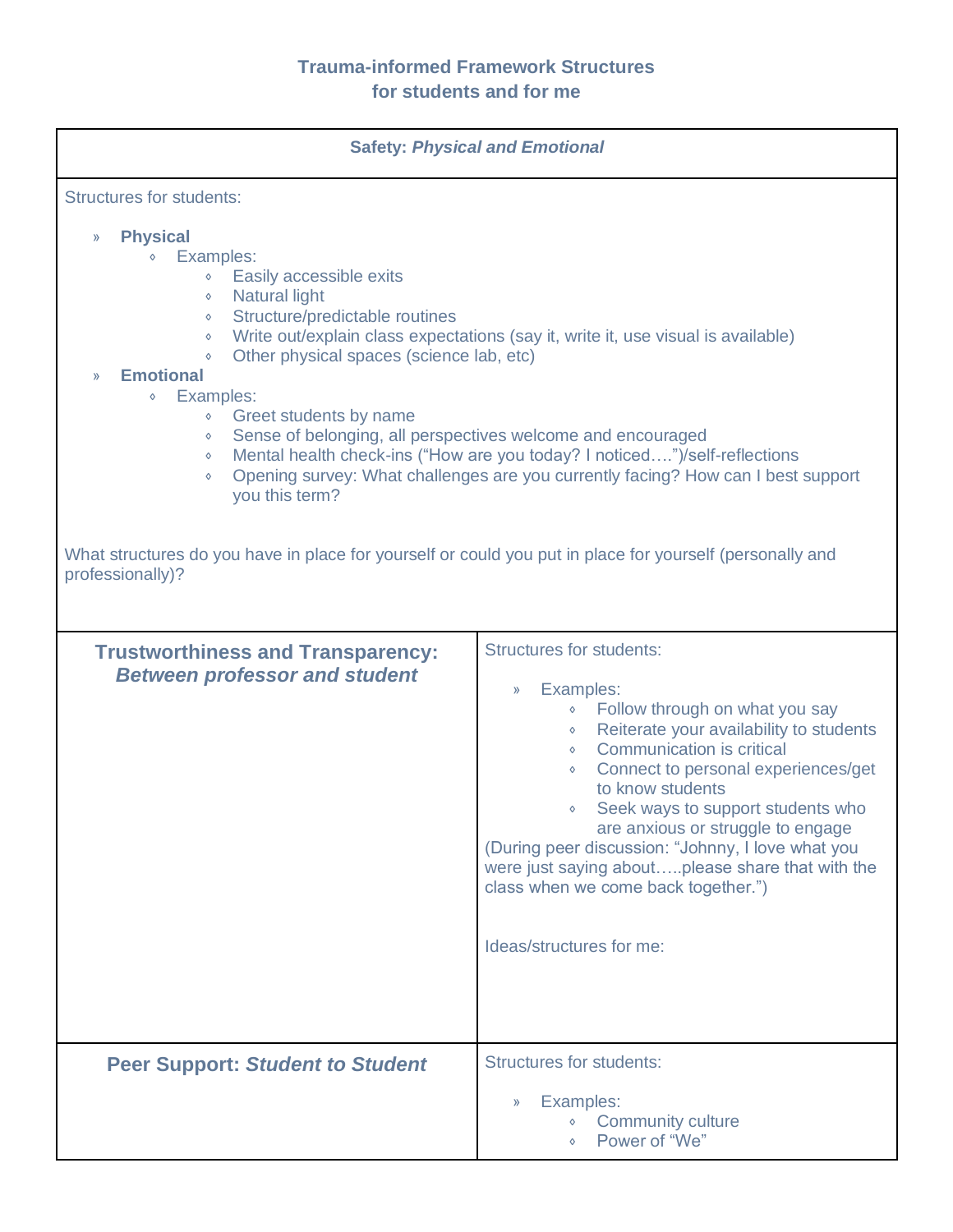|                                                                                                                                | Groups (buddies, small groups,<br>intentional, etc)<br>Repeat expectations many, many<br>$\Diamond$<br>times! Have them check in with peers,<br>what are they still missing?<br>Outline expectations for group work<br>$\lozenge$<br>Whole group activities for self-<br>$\lozenge$<br>awareness, self-regulation (i.e.<br>mindfulness)<br>Ideas/structures for me:                                                                                                                                                                                                                                                    |
|--------------------------------------------------------------------------------------------------------------------------------|------------------------------------------------------------------------------------------------------------------------------------------------------------------------------------------------------------------------------------------------------------------------------------------------------------------------------------------------------------------------------------------------------------------------------------------------------------------------------------------------------------------------------------------------------------------------------------------------------------------------|
| <b>Empowerment, Voice, and Choice:</b><br><b>Engagement, participation, expression of</b><br>knowledge and skillsets developed | <b>Structures for students:</b><br>Examples:<br>$\rangle$<br>Acknowledge efforts to contribute to<br>$\Diamond$<br>the course lecture<br>Listen without judgement/Assist<br>$\Diamond$<br>students in problem solving<br>Choice of activity/assignment<br>$\Diamond$<br>deliverables when able (SPECS<br>Grading) - UDL lens<br>Communication =<br>$\diamond$<br>empowermenthow do you<br>communicate with students verbally<br>and in writing?<br>Be FLEXIBLE: not less demanding or<br>$\Diamond$<br>less rigorous: our goal is to reach<br>students with the content!<br>(Hoover, 2021)<br>Ideas/structures for me: |
| <b>Community Mutuality/Collaboration:</b><br><b>Outside/other resources</b>                                                    | <b>Structures for students:</b><br>» PLNU Resources<br><b>Wellness Center</b><br>$\circ$<br><b>Center for Enriching Relationships</b><br>$\Diamond$<br><b>Educational Access Center</b><br>$\diamond$<br>◇ Advisor check-ins<br><b>Prayer Supports</b><br>$\Diamond$<br>Ideas/Structures for me:                                                                                                                                                                                                                                                                                                                       |